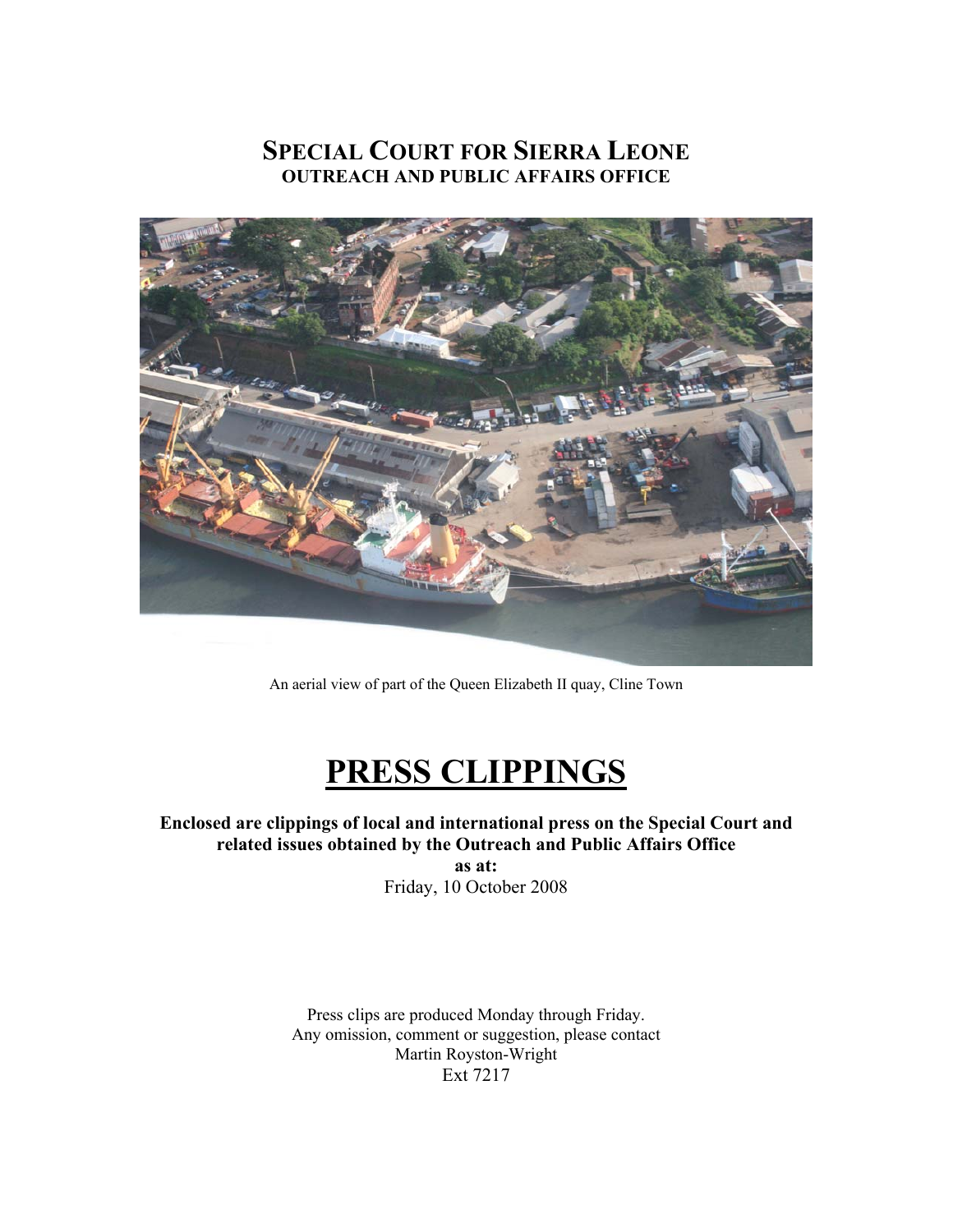| <b>International News</b>                       |           |
|-------------------------------------------------|-----------|
| Report from The Hague / BBC World Service Trust | Pages 3-4 |
| Conspiracy in Trials / BBC World Service Trust  | Page 5    |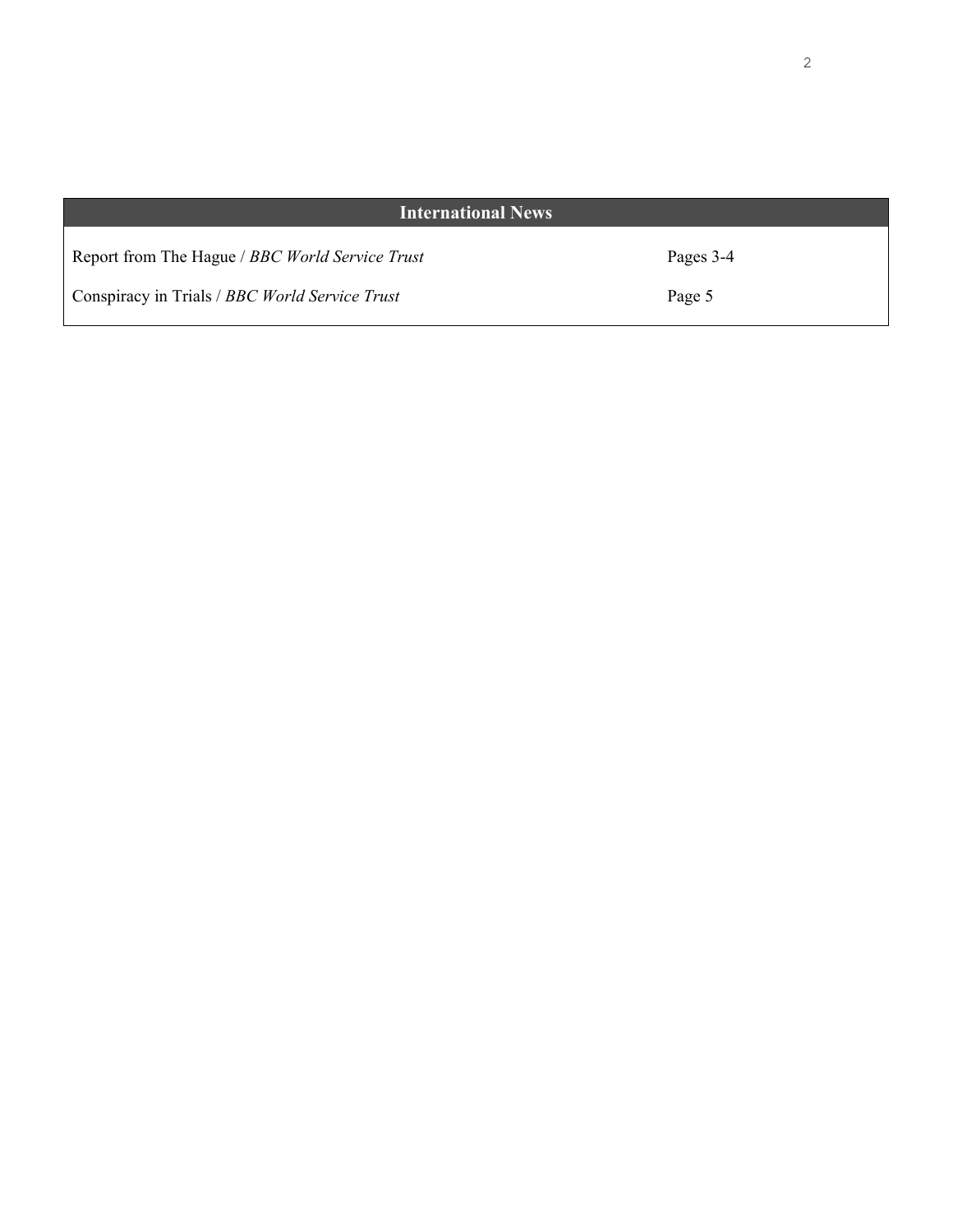#### BBC world Service Trust Thursday, 9 October 2008

#### **Report from The Hague**

Interview with Courtney Griffiths, QC by Joseph Cheeseman, Part two

The prosecution side of the case involving Former Liberian President, Charles Taylor in The Hague is gradually reaching its end. The prosecution believes it has produced what it called compelling evidence against Mr. Taylor. Well, the defence team has the obligation to prove that Mr. Taylor is innocent. Joseph Cheeseman of the BBC World Service Trust caught up with Mr. Courtney Griffiths, the Lead Lawyer for Mr. Taylor and first asked him, from the perspective of the defence how is the trial going? Mr. Griffiths also spoke about Chuckie and his father's detention and trial.

GRIFFITHS: Happily we're close to the end of the prosecution case, we can see the light at the end of the tunnel.

CHEESEMAN: When are you hopeful of coming out with your side of the case?

GRIFFITHS: Well it looks now as if the defence case won't commence until some time next year. Because after the close of the prosecution case we will need some time to put our witnesses in place, organize our witness order, organize the logistics of transporting witnesses from West Africa to Den Hague. All of that is going to take a little time. So we will need a couple of months at least after the end of the prosecution case to organize the defence case.

CHEESEMAN: Mr. Taylor continues to come to court restrained by a leather belt attached to handcuffs and what have you. Why do you think Mr. Taylor continues to yield to such measures?

GRIFFITHS: Because he's anxious not to derail the trial. He's anxious that the trial proceeds smoothly because he's confident that he's able to prove his innocence. And therefore he doesn't want to do anything which might jeopardize the smooth running of these proceedings.

CHEESEMAN: Charles Taylor Senior and Charles Taylor Junior are on trial for two land mark cases. Mr. Taylor as the first African head of state to be put on trial for war crimes and crimes against humanity, his son Chuckie Taylor as the first American to be put on trial for (committing) of torture in Africa. What do you think? Is it a coincidence, a misfortune, or is it fate that has driven the two Taylors to this level?

GRIFFITHS: Well one has to bear in mind that the same country which has been the major force behind the setting up of the Special Court for Sierra Leone and the demonization of former President Taylor is the same country in which former President Taylor's son is being tried.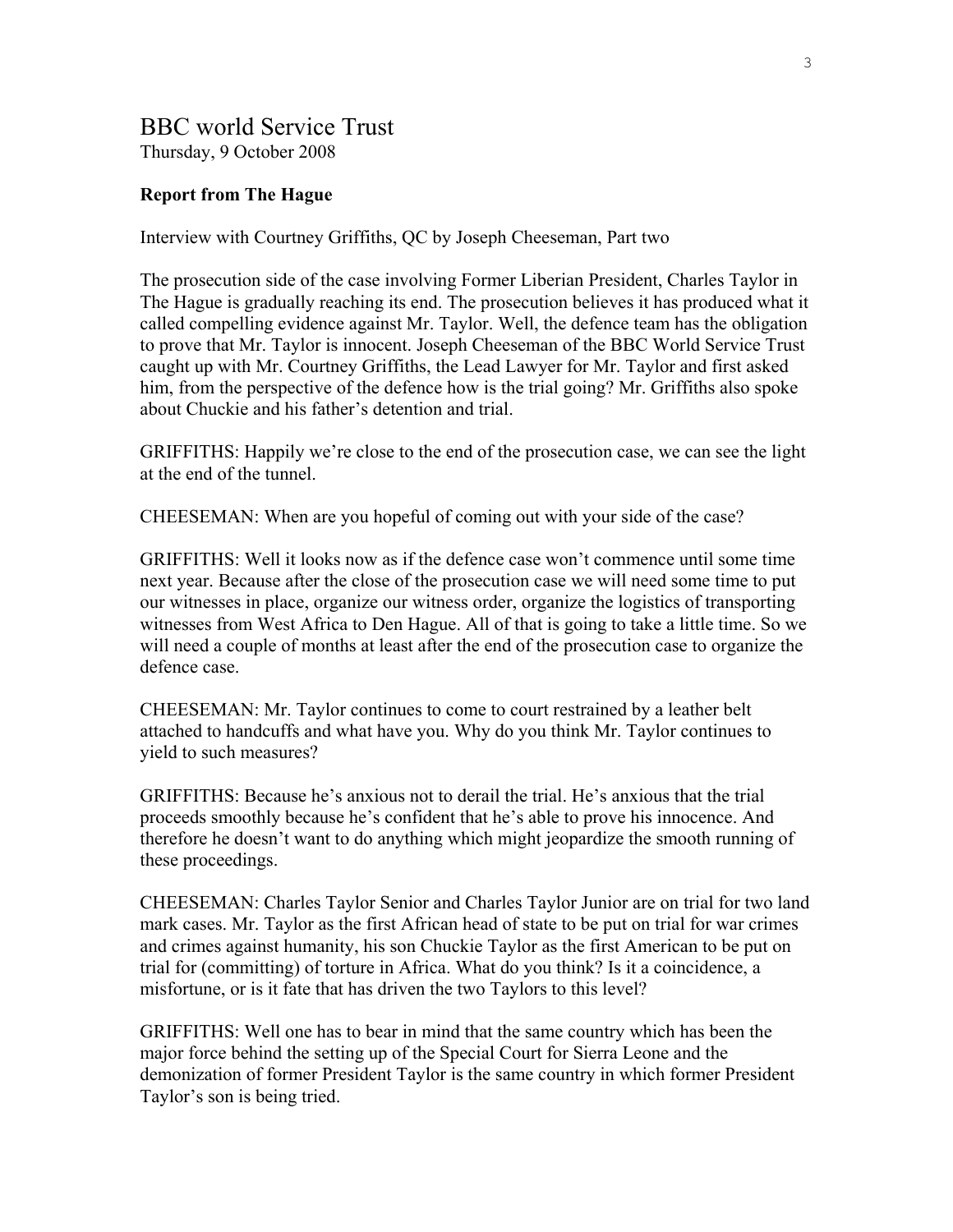#### CHEESEMAN: Which country is that?

GRIFFTHS: The United States of America. And consequently it probably doesn't take a conspiracy theorist to work out that there may well be good reason why Chuckie Taylor's trial just happens to take place at the same time as Charles Taylor's trial. Because by so doing you create this international image of this family of ogres, father and son, both involved in criminal activities so both of them must be guilty- you know, there must be something genetic about the Taylor family which drives them to crime, hence father and son being tried at the same time.

CHEESEMAN: Back home in Liberia Mr. Taylor was known to be a deacon in the Baptist Church. The other day he said he is a member of the Jewish faith, and he stayed away from court. People say he's trying to buy time. What do you think?

GRIFFITHS: Well I can't understand how him declaring himself to be a follower of the Jewish faith suggests that he's buying time. As far as I'm concerned his religious beliefs are a private matter for him and his lawyer. I am not his father confessor, and consequently what religion he chooses to pursue is entirely a matter for him and it's a subject upon which I don't think I'm qualified to offer any opinion.

CHEESEMAN: Finally, is there anything you wish to say, share with the people of Liberia that I didn't ask you?

GRIFFITHS: I would like to invite the Liberian people to follow this trial closely. It is of major interest to you, because Charles Taylor is your former President and what is being done to him is an attempt to criminalize not only him but the whole revolution which he set in train in Liberia to overthrow that despot, President Doe. So consequently it behoves the Liberian people to ensure that they truly act as his jury, and by following the trial they can come to their own verdict whether he be guilty or not.